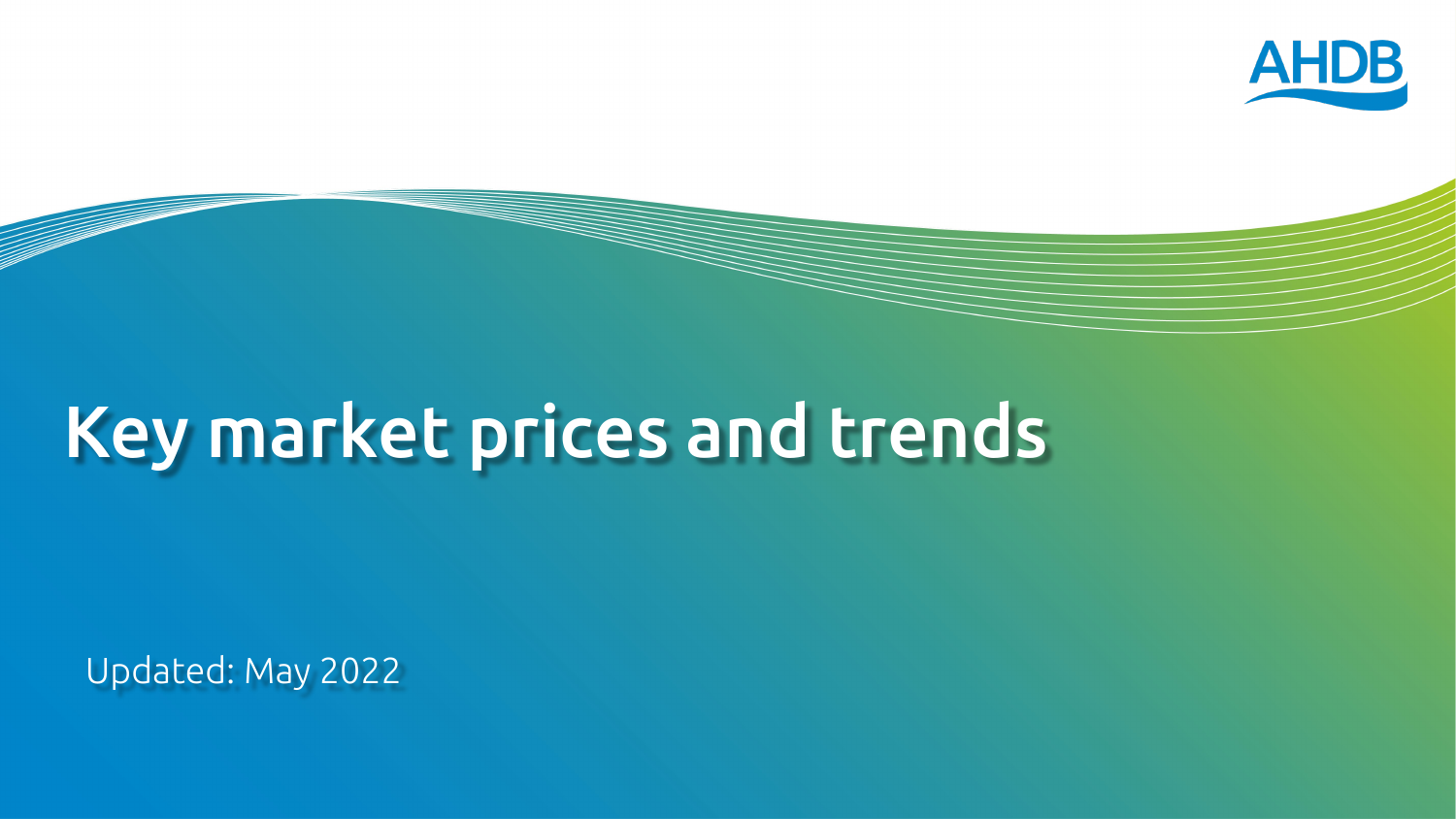

#### **Accurate, timely and** independent data you can trust

#### The small print

While AHDB seeks to ensure that the information contained within this presentation is accurate at the time of printing, no warranty is given in respect of the information and data provided. You are responsible for how you use the information. To the maximum extent permitted by law, AHDB accepts no liability for loss, damage or injury howsoever caused or suffered (including that caused by negligence) directly or indirectly in relation to the information or data provided in this publication.

All intellectual property rights in the information and data in this presentation belong to or are licensed by AHDB. You are authorised to use such information for your internal business purposes only and you must **not** provide this information to any other third parties, including further publication of the information, or for commercial gain in any way whatsoever without the prior written permission of AHDB for each third party disclosure, publication or commercial arrangement. For more information, please see our [Terms of Use](https://ahdb.org.uk/terms-and-conditions)  and [Privacy Notice o](https://ahdb.org.uk/Privacy-Notice)r contact the Director of Corporate Affairs at [info@ahdb.org.uk](mailto:info@ahdb.org.uk)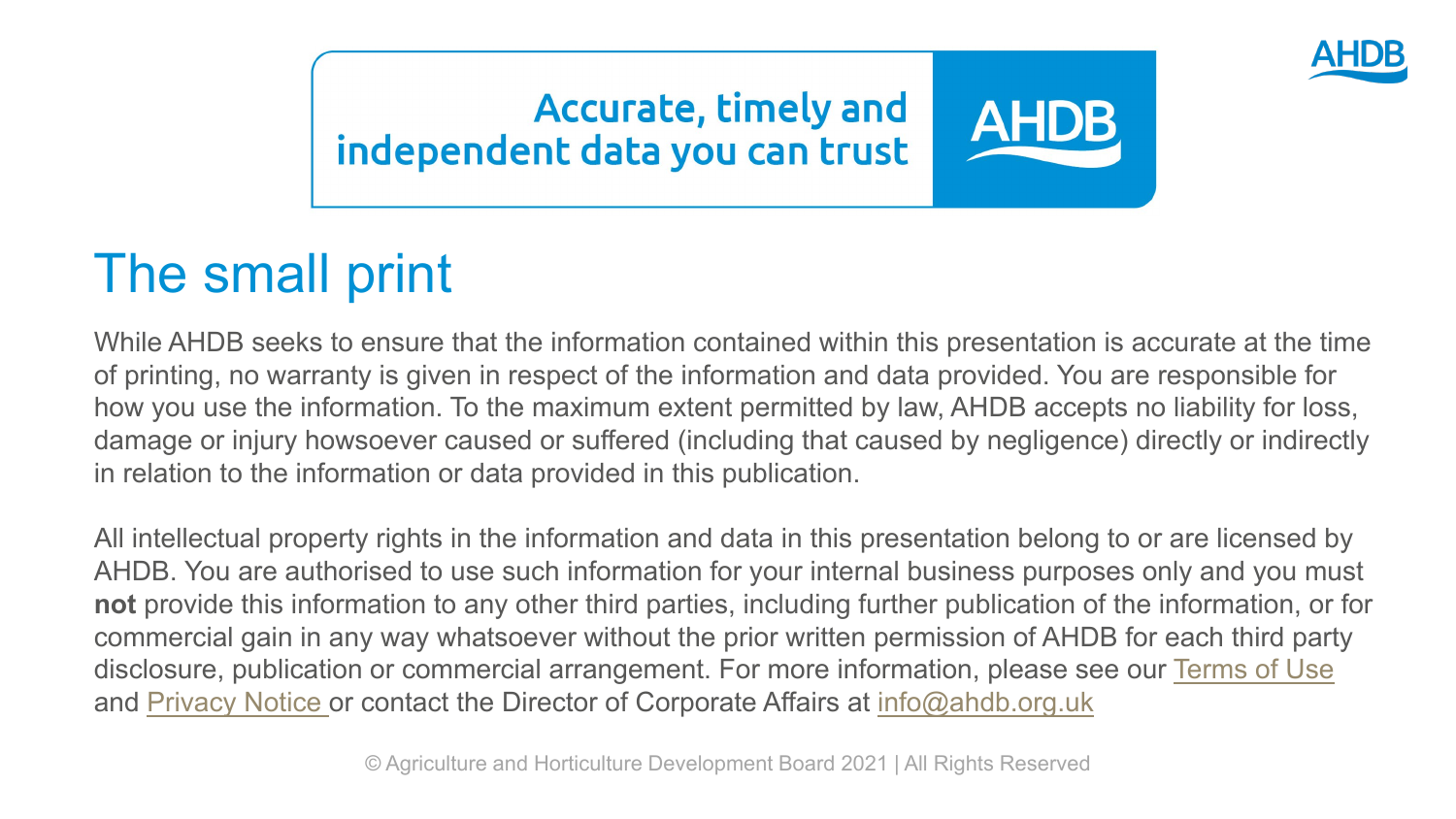

## **Feed wheat:** UK futures daily settlement price

-UK (ICE) feed wheat --- 5 year rolling average

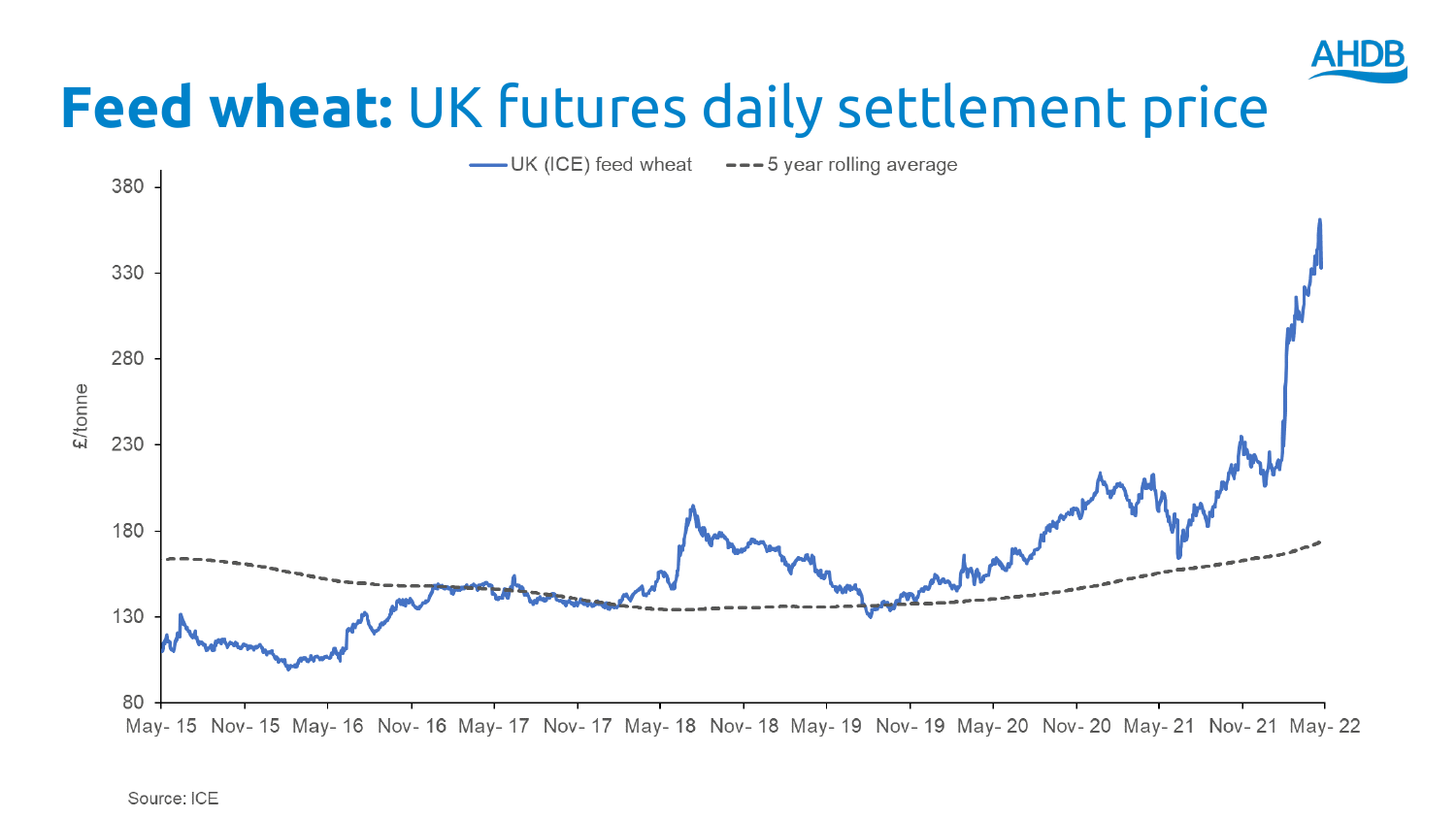

#### **Feed wheat:** UK average ex-farm price

UK feed wheat --- 5 year rolling average

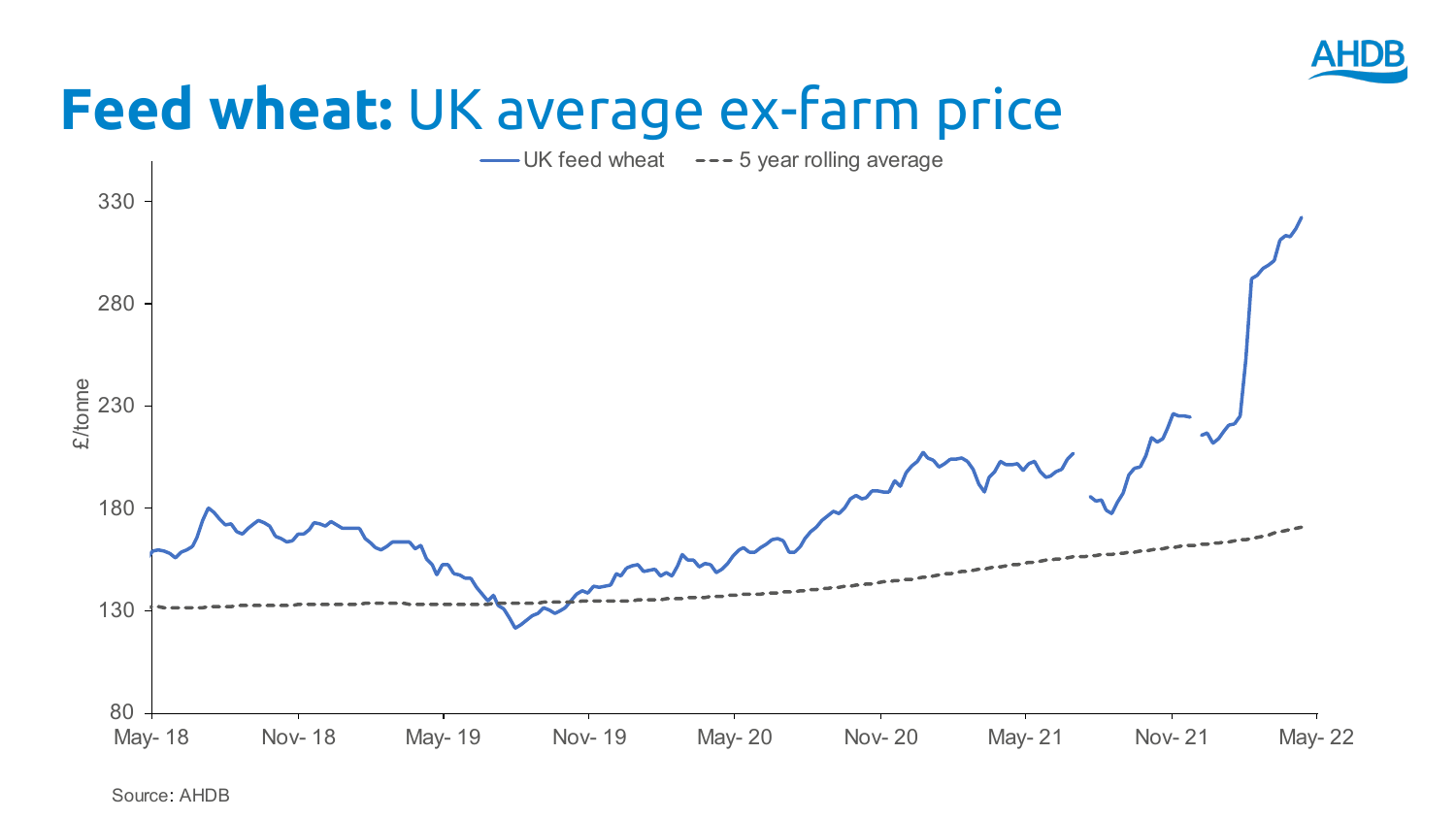

## **Oilseed Rape:** Average price delivered to Erith



#### Source: AHDB

\* UK delivered oilseed prices for Erith were indicative from 19th June to 6th November 2020 . Prices represent nearest delivery month for the current crop year .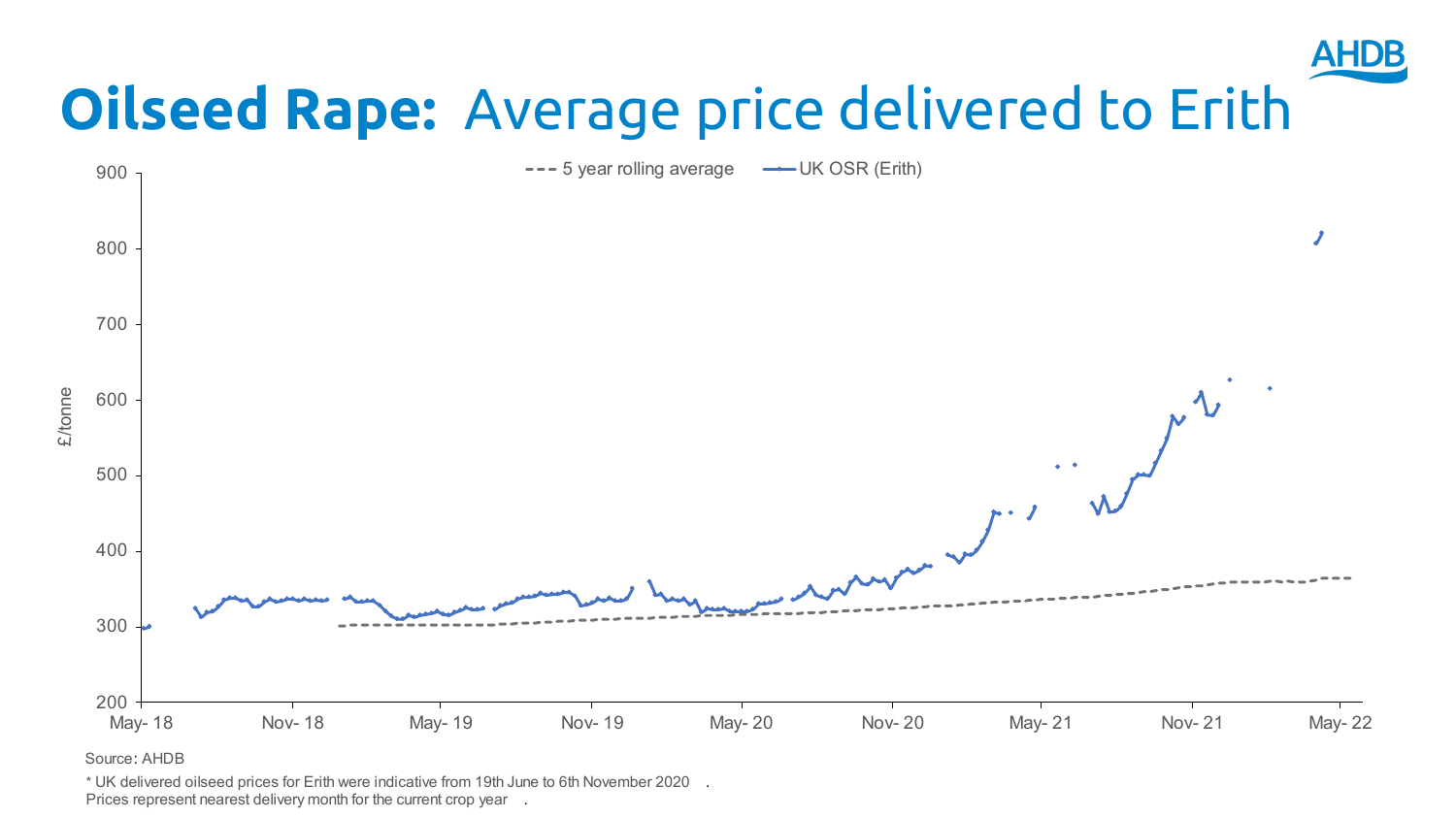#### **AHDB Brazilian Soyameal (48%):** Average price ex-store

Brazilian Soyameal -----3 year rolling average



Source: AHDB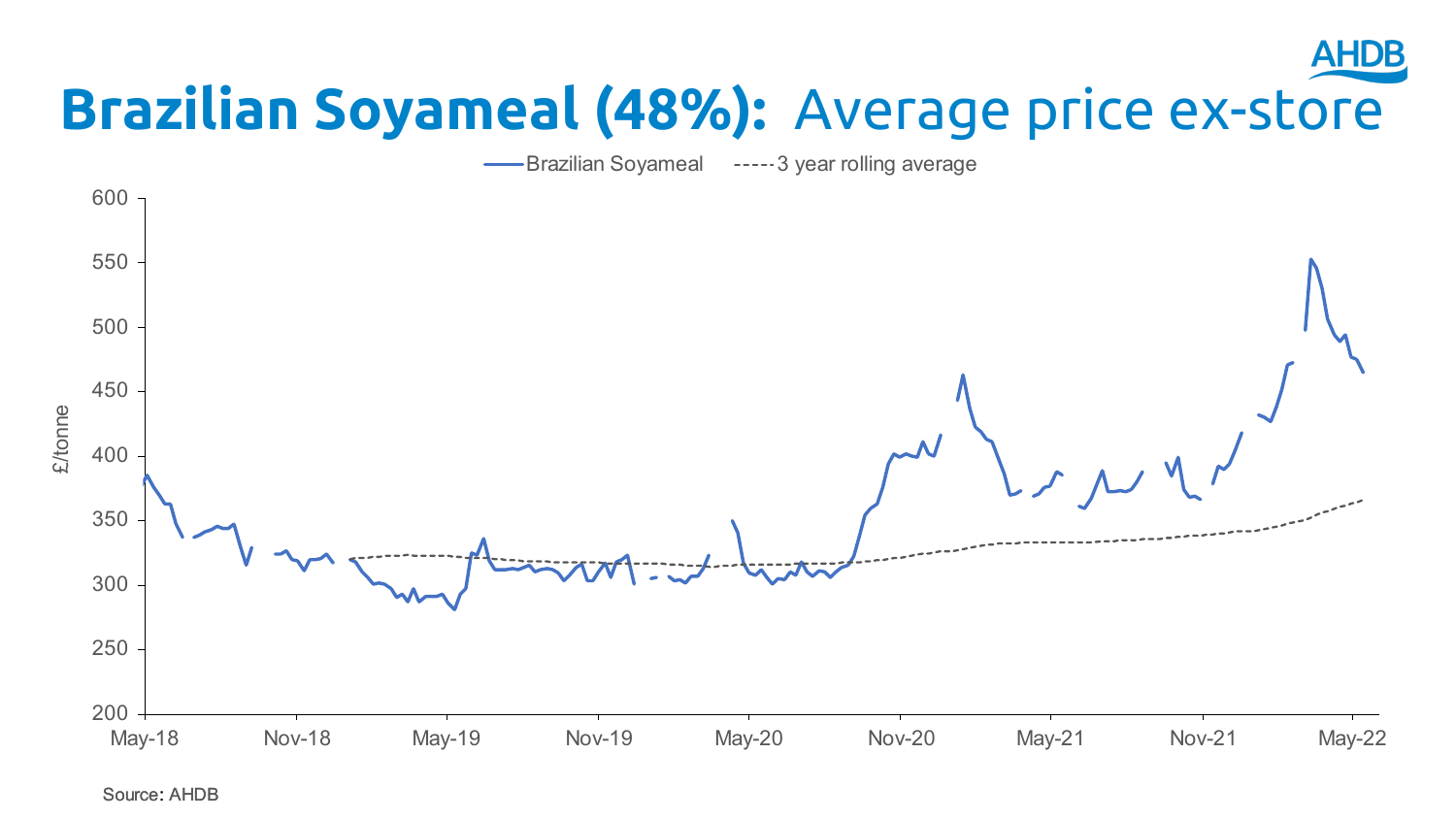

#### **Cattle**: GB deadweight overall steer price



Source: AHDB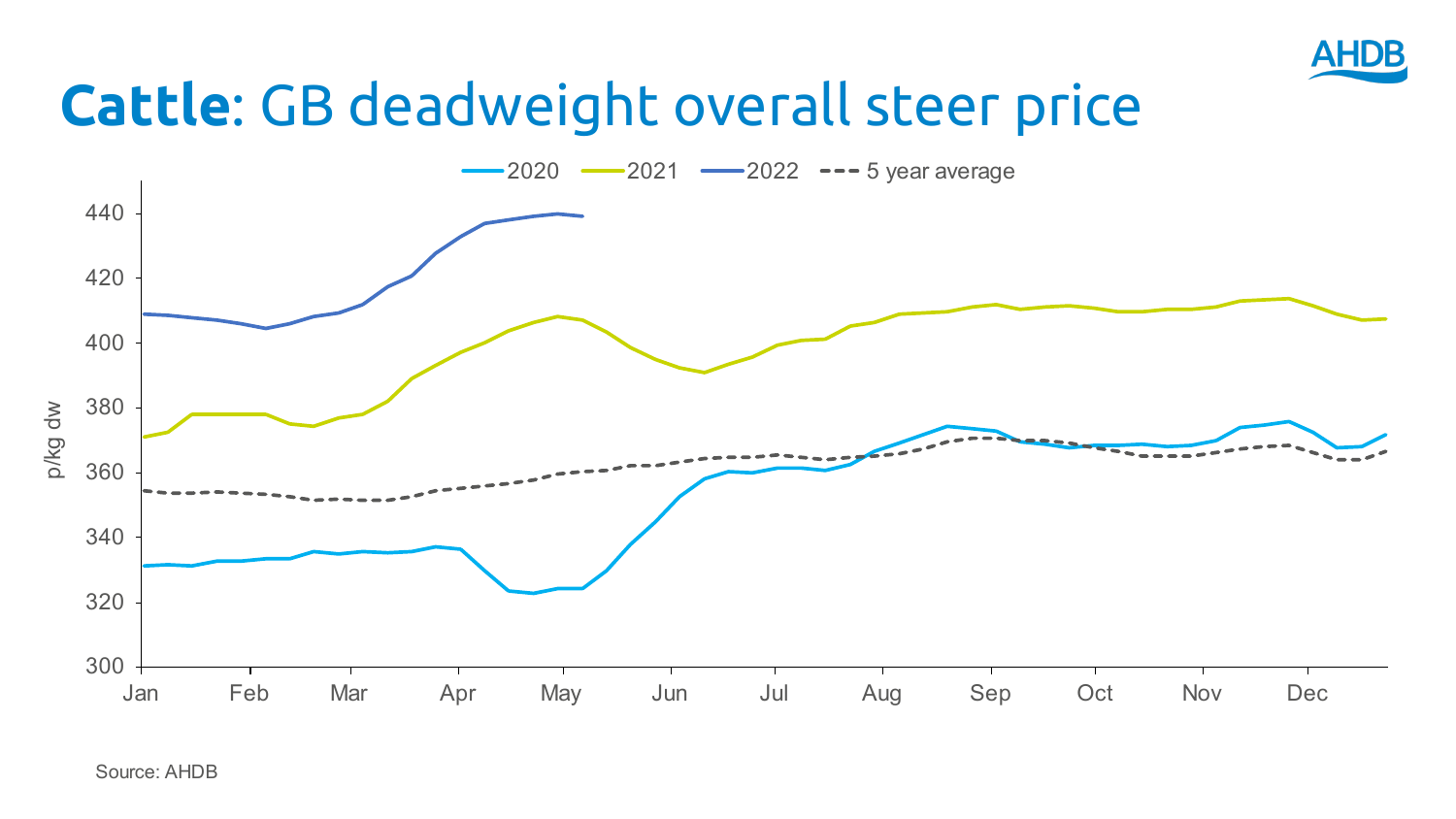

## **Sheep:** GB deadweight lamb SQQ price



Source: AHDB

OSL prices from 1st Jan to 3rd week in May, then NSL prices until December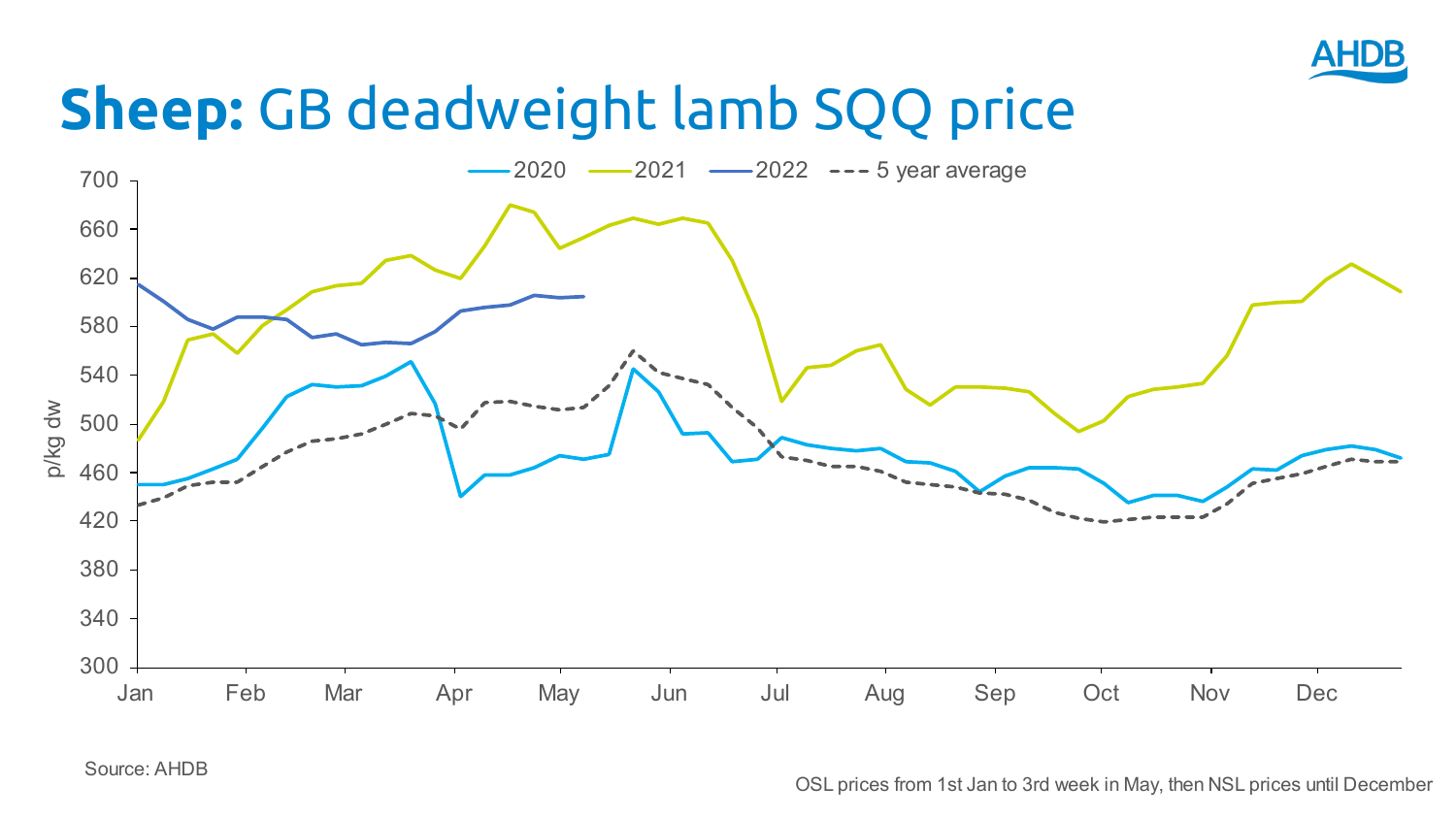

#### **Pigs:** GB deadweight All Pig Price (EU spec)



Source: AHDB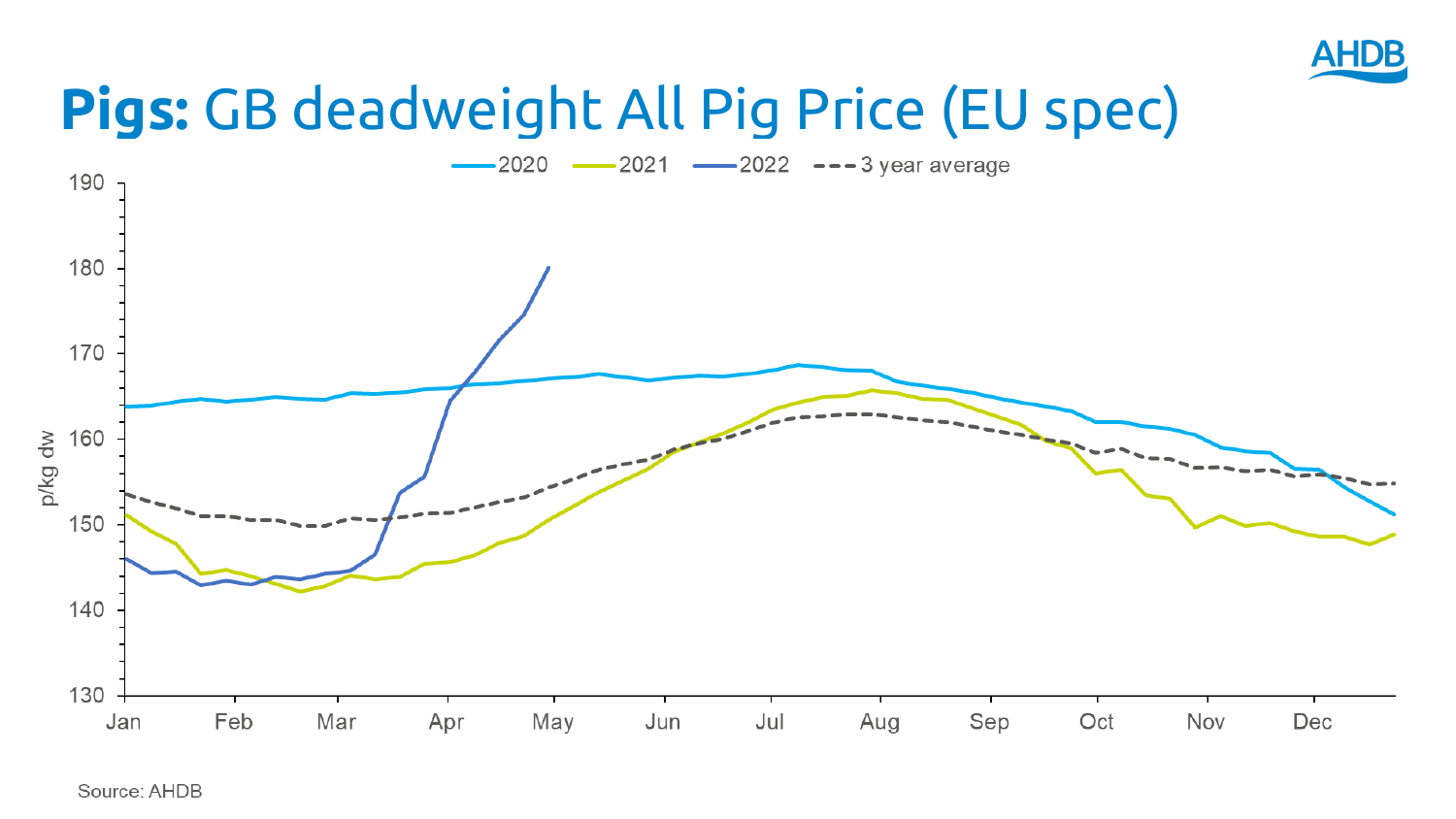

#### **Milk**: UK 'all milk' farmgate price

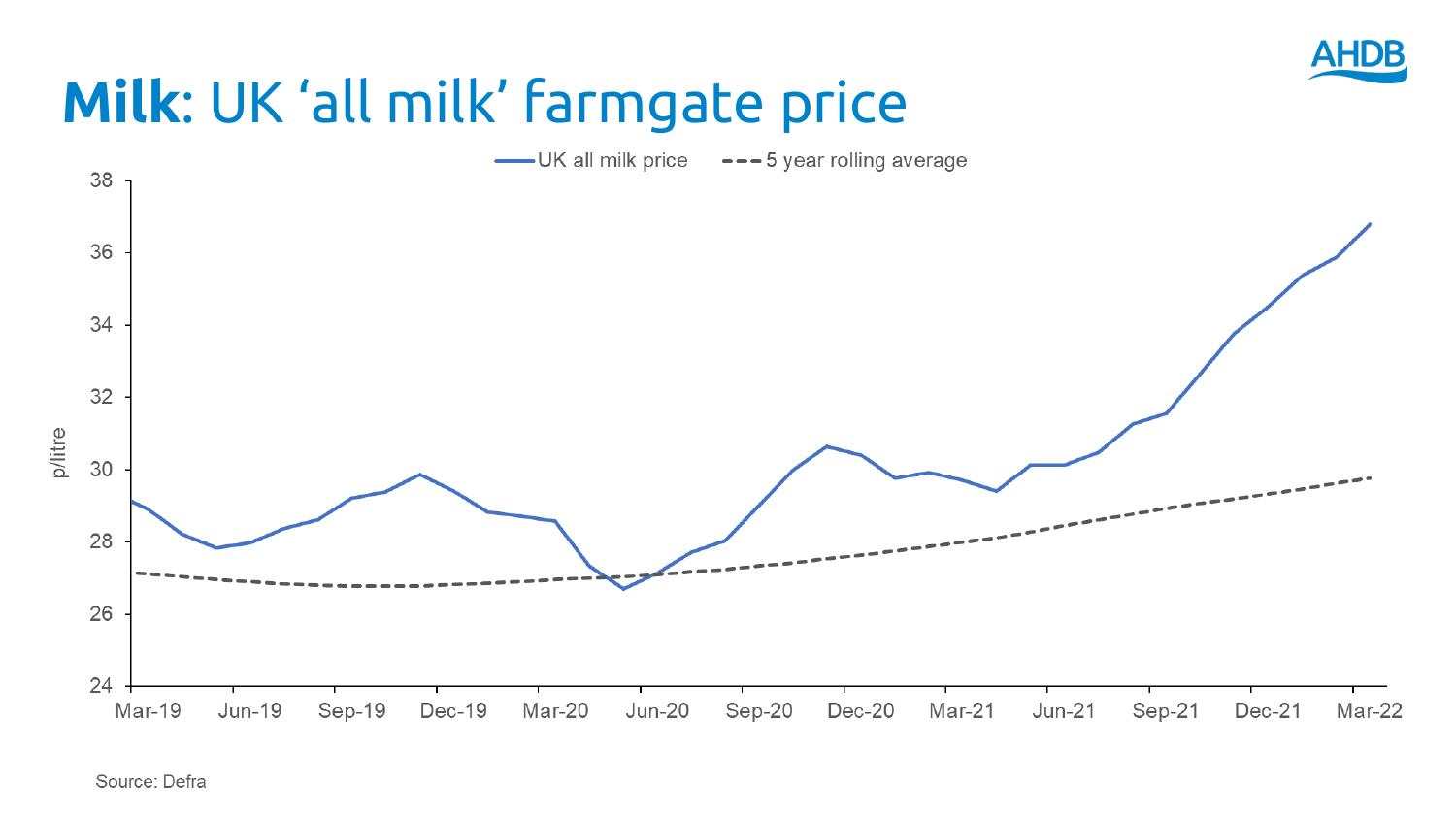

#### **Daily milk deliveries**: GB 7 day rolling average





Note: February 29th not shown but included in the rolling average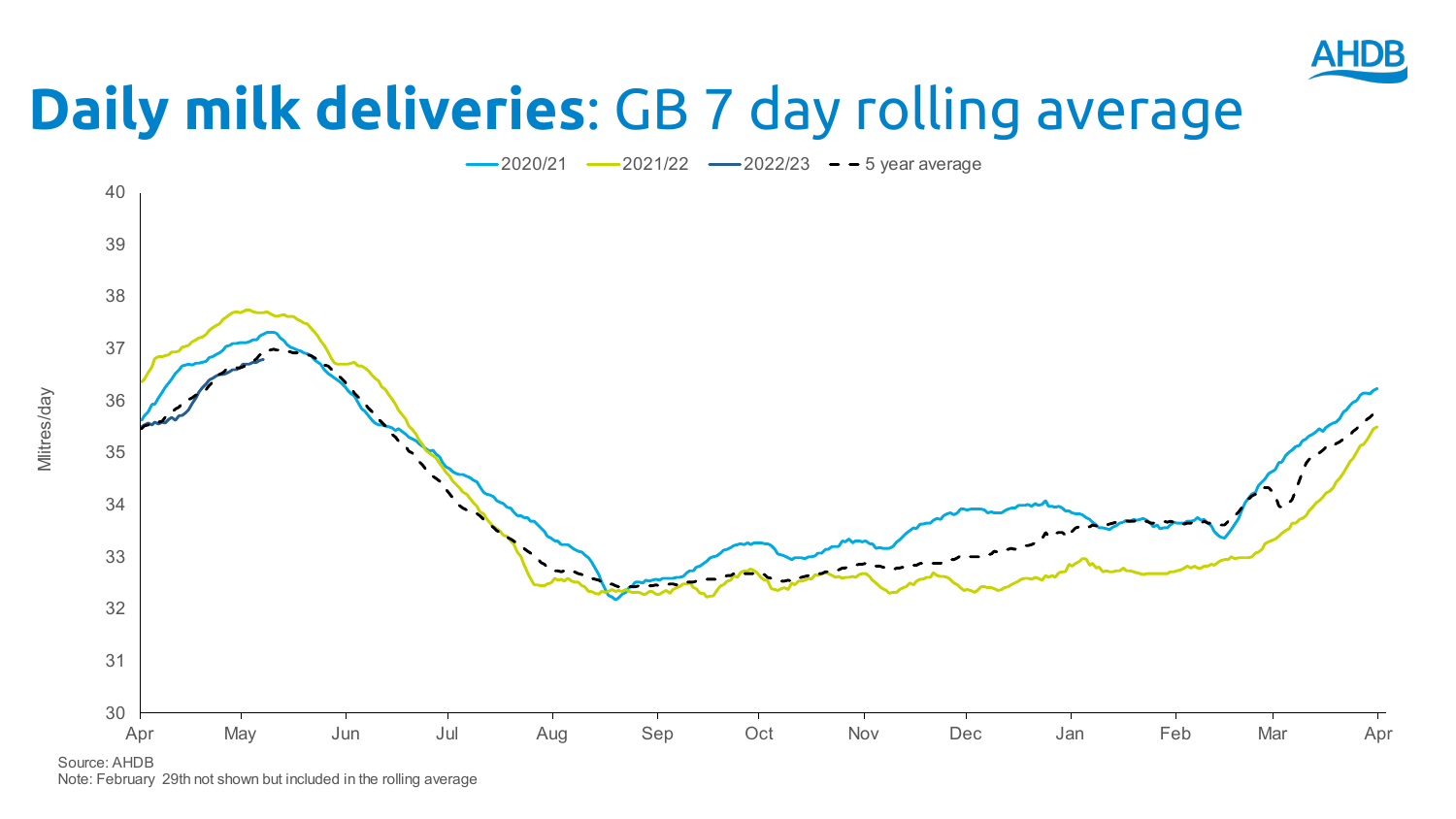

## **AMPE and MCVE**: monthly prices (p/litre)

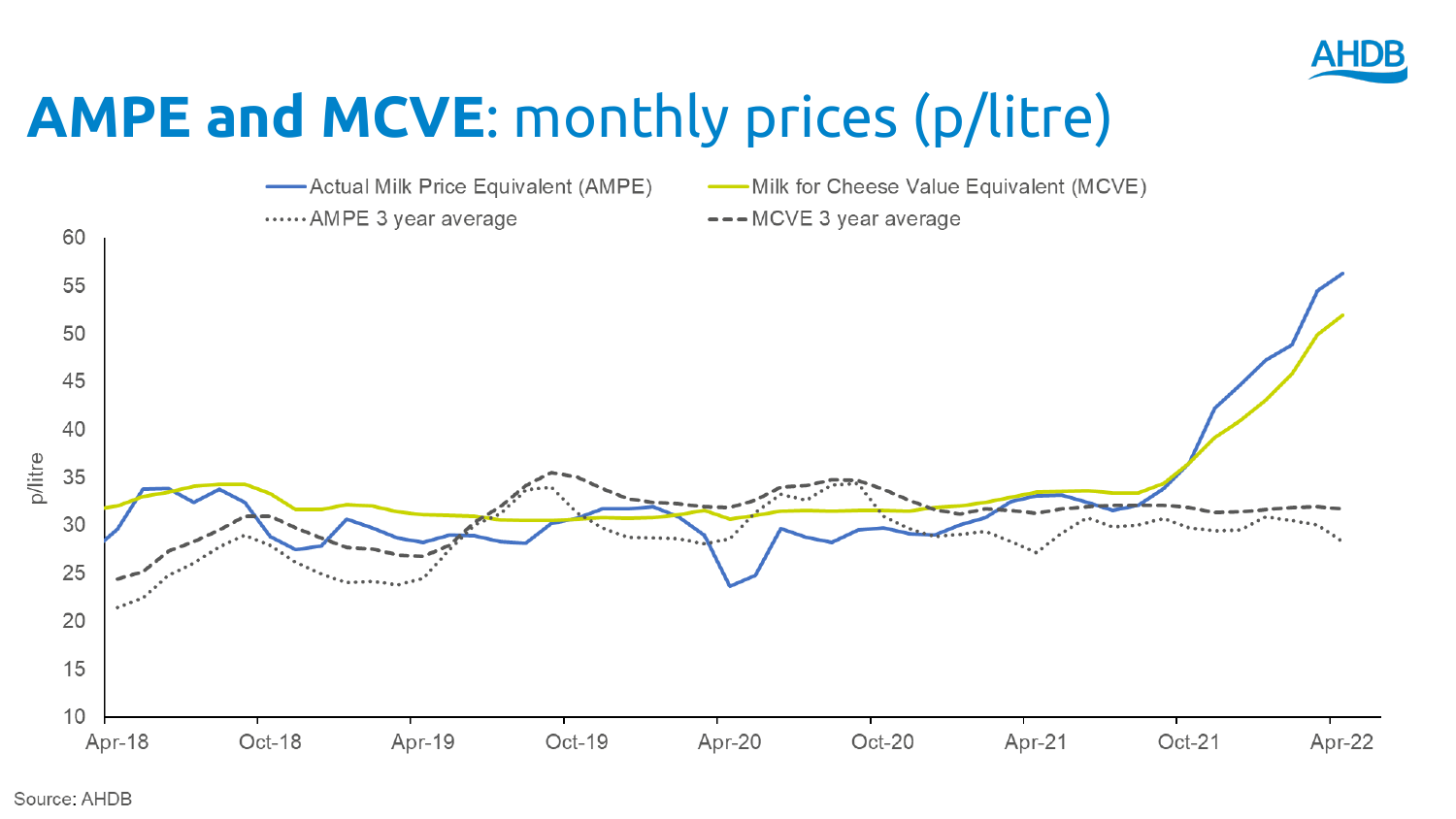### **Fertiliser**: GB monthly fertiliser prices for AN UK and Granular Urea



Source: AHDB from January 2017. Data prior is from Farm Brief. ©FARM BRIEF Note:These are spot GB prices for bags delivered to farm with standard 28 day buying terms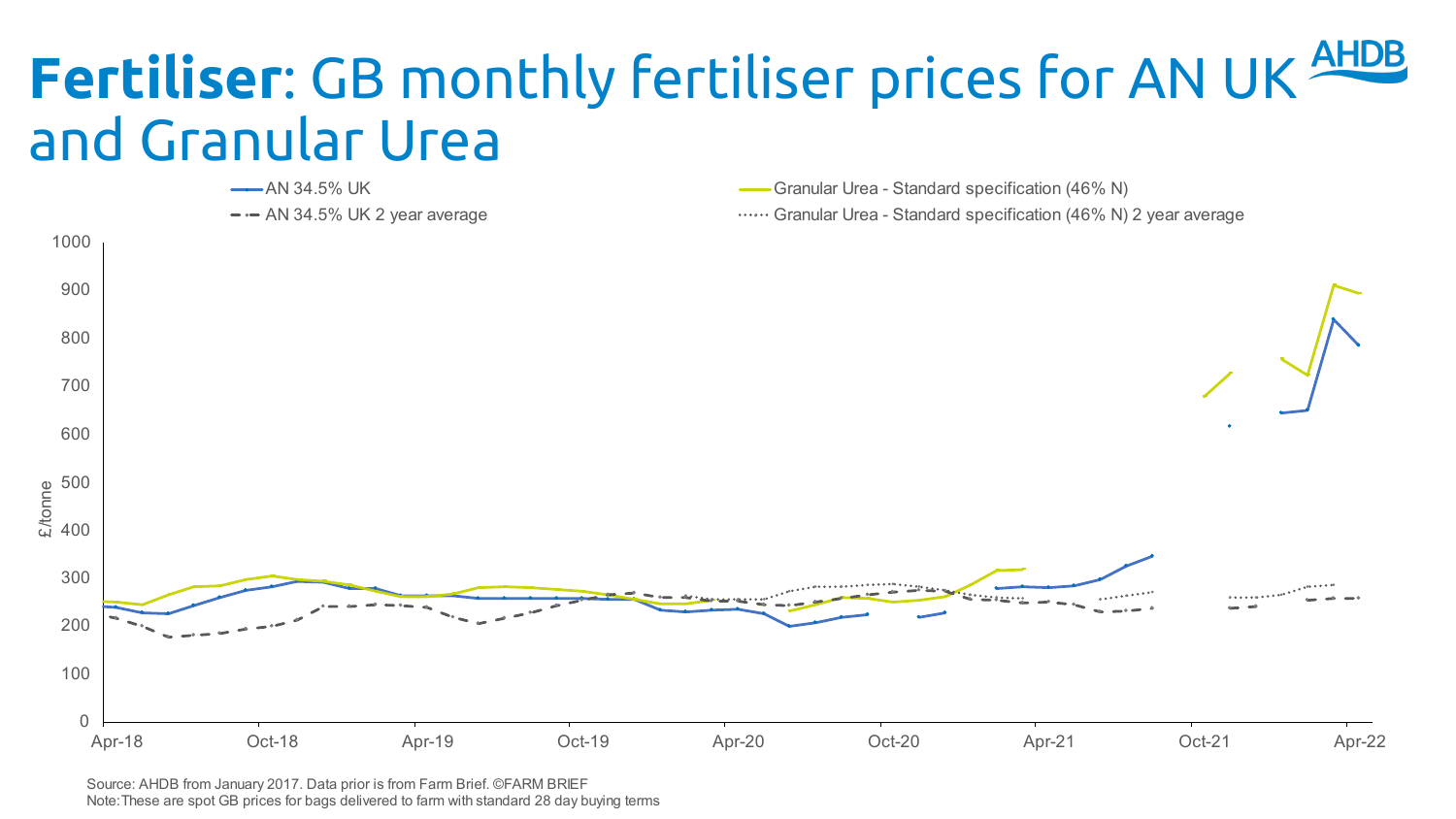

#### AHDB contacts & sector specialists

- Cereals and Oilseeds [Vikki Campbell](mailto:vikki.campbell@ahdb.org.uk)
- Cattle Sheep and Dige Duncan W • Cattle, Sheep and Pigs – [Duncan Wyatt](mailto:Duncan.Wyatt@ahdb.org.uk)
- Dairy [Patty Clayton](mailto:patty.clayton@ahdb.org.uk)